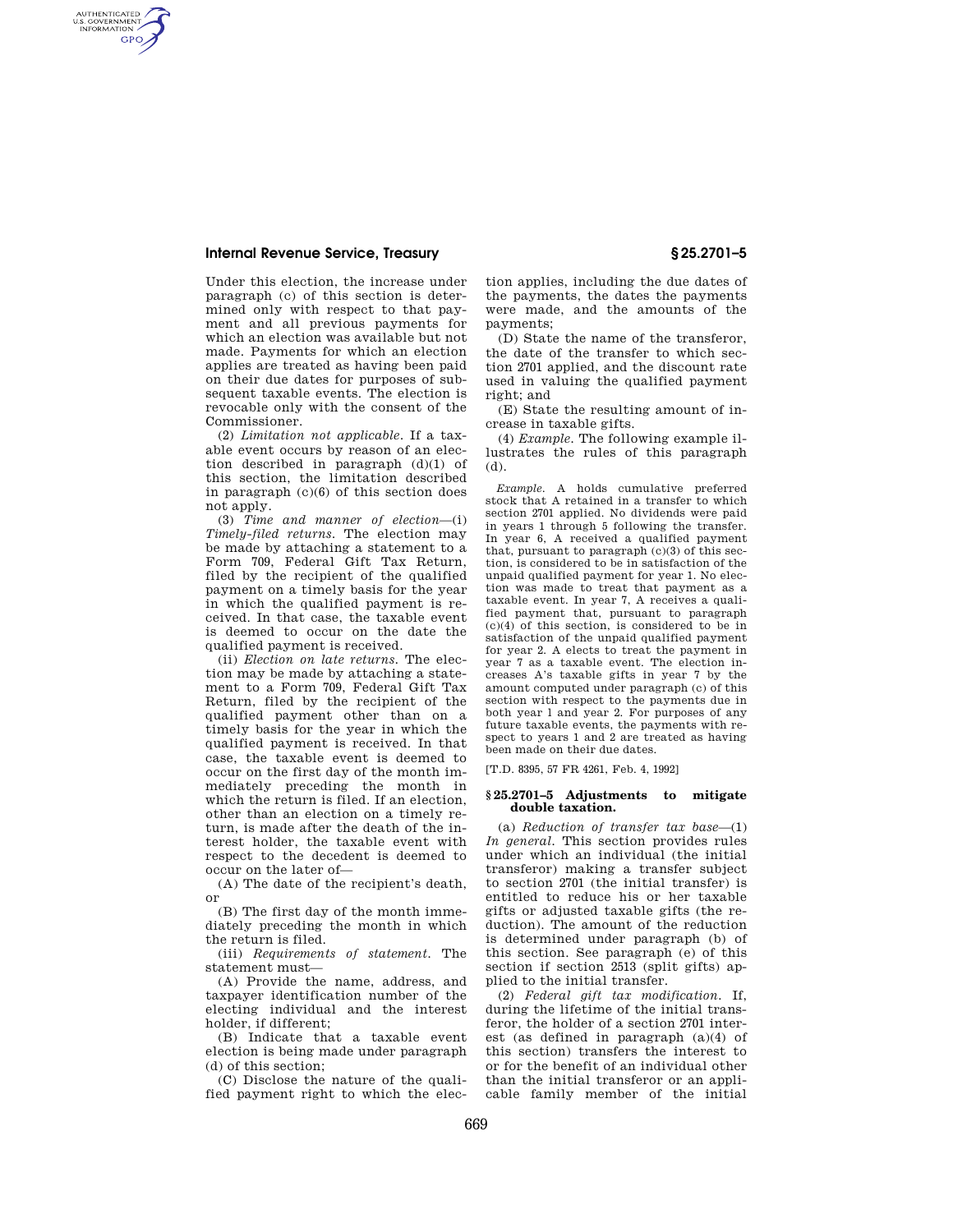transferor in a transfer subject to Federal estate or gift tax, the initial transferor may reduce the amount on which the initial transferor's tentative tax is computed under section 2502(a). The reduction is first applied on any gift tax return required to be filed for the calendar year in which the section 2701 interest is transferred; any excess reduction is carried forward and applied in each succeeding calendar year until the reduction is exhausted. The amount of the reduction that is used in a calendar year is the amount of the initial transferor's taxable gifts for that year. Any excess reduction remaining at the death of the initial transferor may be applied by the executor of the initial transferor's estate as provided under paragraph  $(a)(3)$  of this section. See paragraph (a)(4) of this section for the definition of a section 2701 interest. See §25.2701–6 for rules relating to indirect ownership of equity interests transferred to trusts and other entities.

(3) *Federal estate tax modification.* Except as otherwise provided in this paragraph (a)(3), in determining the Federal estate tax with respect to an initial transferor, the executor of the initial transferor's estate may reduce the amount on which the decedent's tentative tax is computed under section 2001(b) (or section 2101(b)) by the amount of the reduction (including any excess reduction carried forward under paragraph  $(a)(2)$  of this section). The amount of the reduction under this paragraph  $(a)(3)$  is limited to the amount that results in zero Federal estate tax with respect to the estate of the initial transferor.

(4) *Section 2701 interest.* A section 2701 interest is an applicable retained interest that was valued using the special valuation rules of section 2701 at the time of the initial transfer. However, an interest is a section 2701 interest only to the extent the transfer of that interest effectively reduces the aggregate ownership of such class of interest by the initial transferor and applicable family members of the initial transferor below that held by such persons at the time of the initial transfer (or the remaining portion thereof).

(b) *Amount of reduction.* Except as otherwise provided in paragraphs  $(c)(3)(iv)$  (pertaining to transfers of

**§ 25.2701–5 26 CFR Ch. I (4–1–10 Edition)** 

partial interests) and (e) (pertaining to initial split gifts) of this section, the amount of the reduction is the lesser of—

(1) The amount by which the initial transferor's taxable gifts were increased as a result of the application of section 2701 to the initial transfer; or

(2) The amount (determined under paragraph (c) of this section) duplicated in the transfer tax base at the time of the transfer of the section 2701 interest (the duplicated amount).

(c) *Duplicated amount*—(1) *In general.*  The duplicated amount is the amount by which the transfer tax value of the section 2701 interest at the time of the subsequent transfer exceeds the value of that interest determined under section 2701 at the time of the initial transfer. If, at the time of the initial transfer, the amount allocated to the transferred interest under §25.2701– 3(b)(3) (*Step 3* of the valuation methodology) is less than the entire amount available for allocation at that time, the duplicated amount is a fraction of the amount described in the preceding sentence. The numerator of the fraction is the amount allocated to the transferred interest at the time of the initial transfer (pursuant to §25.2701– 3(b)(3)) and the denominator of the fraction is the amount available for allocation at the time of the initial transfer (determined after application of  $$25.2701 - 3(b)(2)$ .

(2) *Transfer tax value—in general.* Except as provided in paragraph (c)(3) of this section, for purposes of paragraph  $(c)(1)$  of this section the transfer tax value of a section 2701 interest is the value of that interest as finally determined for Federal transfer tax purposes under chapter 11 or chapter 12, as the case may be (including the right to receive any distributions thereon (other than qualified payments)), reduced by the amount of any deduction allowed with respect to the section 2701 interest to the extent that the deduction would not have been allowed if the section 2701 interest were not included in the transferor's total amount of gifts for the calendar year or the transferor's gross estate, as the case may be. Rules similar to the rules of section  $691(c)(2)(C)$  are applicable to determine the extent that a deduction would not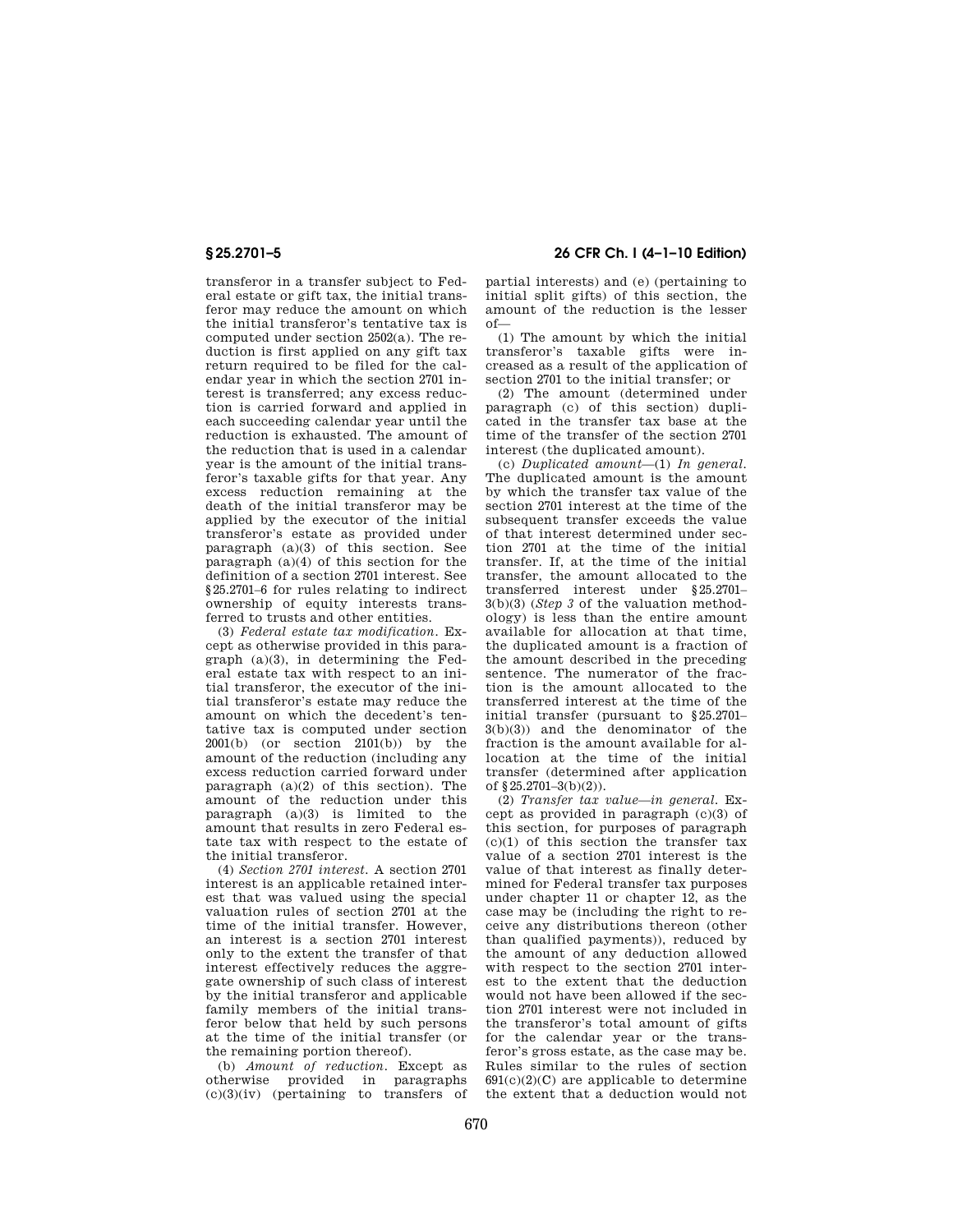be allowed if the section 2701 interest were not so included.

(3) *Special transfer tax value rules*—(i) *Transfers for consideration.* Except as provided in paragraph (c)(3)(iii) of this section, if, during the life of the initial transferor, a section 2701 interest is transferred to or for the benefit of an individual other than the initial transferor or an applicable family member of the initial transferor for consideration in money or money's worth, or in a transfer that is treated as a transfer for consideration in money or money's worth, the transfer of the section 2701 interest is deemed to occur at the death of the initial transferor. In this case, the estate of the initial transferor is entitled to a reduction in the same manner as if the initial transferor's gross estate included a section 2701 interest having a chapter 11 value equal to the amount of consideration in money or money's worth received in the exchange (determined as of the time of the exchange).

(ii) *Interests held by applicable family members at date of initial transferor's death.* If a section 2701 interest in existence on the date of the initial transferor's death is held by an applicable family member and, therefore, is not included in the gross estate of the initial transferor, the section 2701 interest is deemed to be transferred at the death of the initial transferor to or for the benefit of an individual other than the initial transferor or an applicable family member of the initial transferor. In this case, the transfer tax value of that interest is the value that the executor of the initial transferor's estate can demonstrate would be determined under chapter 12 if the interest were transferred immediately prior to the death of the initial transferor.

(iii) *Nonrecognition transactions.* If an individual exchanges a section 2701 interest in a nonrecognition transaction (within the meaning of section  $7701(a)(45)$ , the exchange is not treated as a transfer of a section 2701 interest and the transfer tax value of that interest is determined as if the interest received in exchange is the section 2701 interest.

(iv) *Transfer of less than the entire section 2701 interest.* If a transfer is a transfer of less than the entire section 2701 interest, the amount of the reduction under paragraph  $(a)(2)$  or  $(a)(3)$  of this section is reduced proportionately.

(v) *Multiple classes of section 2701 interest.* For purposes of paragraph (b) of this section, if more than one class of section 2701 interest exists, the amount of the reduction is determined separately with respect to each such class.

(vi) *Multiple initial transfers.* If an initial transferor has made more than one initial transfer, the amount of the reduction with respect to any section 2701 interest is the sum of the reductions computed under paragraph (b) of this section with respect to each such initial transfer.

(d) *Examples.* The following examples illustrate the provisions of paragraphs (a) through (c) of this section.

*Facts*—(1) *In general.* (i) P, an individual, holds 1,500 shares of \$1,000 par value preferred stock of X corporation (bearing an annual noncumulative dividend of \$100 per share that may be put to X at any time for par value) and 1,000 shares of voting common stock of X. There is no other outstanding common stock of X.

(ii) On January 15, 1991, when the aggregate fair market value of the preferred stock is \$1,500,000 and the aggregate fair market value of the common stock is \$500,000, P transfers common stock to P's child. The fair market value of P's interest in X (common and preferred) immediately prior to the transfer is \$2,000,000, and the section 2701 value of the preferred stock (the section 2701 interest) is zero. Neither P nor P's spouse, S, made gifts prior to 1991.

(2) *Additional facts applicable to Examples 1 through 3.* P's transfer consists of all 1,000 shares of P's common stock. With respect to the initial transfer, the amount remaining after Step 2 of the subtraction method of §25.2701–3 is \$2,000,000 (\$2,000,000 minus zero), all of which is allocated to the transferred stock. P's aggregate taxable gifts for 1991 (including the section 2701 transfer) equal \$2,500,000.

(3) *Additional facts applicable to Examples 4 and 5.* P's initial transfer consists of one-half of P's common stock. With respect to the initial transfer in this case, only \$1,000,000 (one-half of the amount remaining after Step 2 of the subtraction method of §25.2701–3) is allocated to the transferred stock. P's aggregate taxable gifts for 1991 (the section 2701 transfer and P's other transfers) equal \$2,500,000.

*Example 1. Inter vivos transfer of entire section 2701 interest.* (i) On October 1, 1994, at a time when the value of P's preferred stock is \$1,400,000, P transfers all of the preferred stock to P's child. In computing P's 1994 gift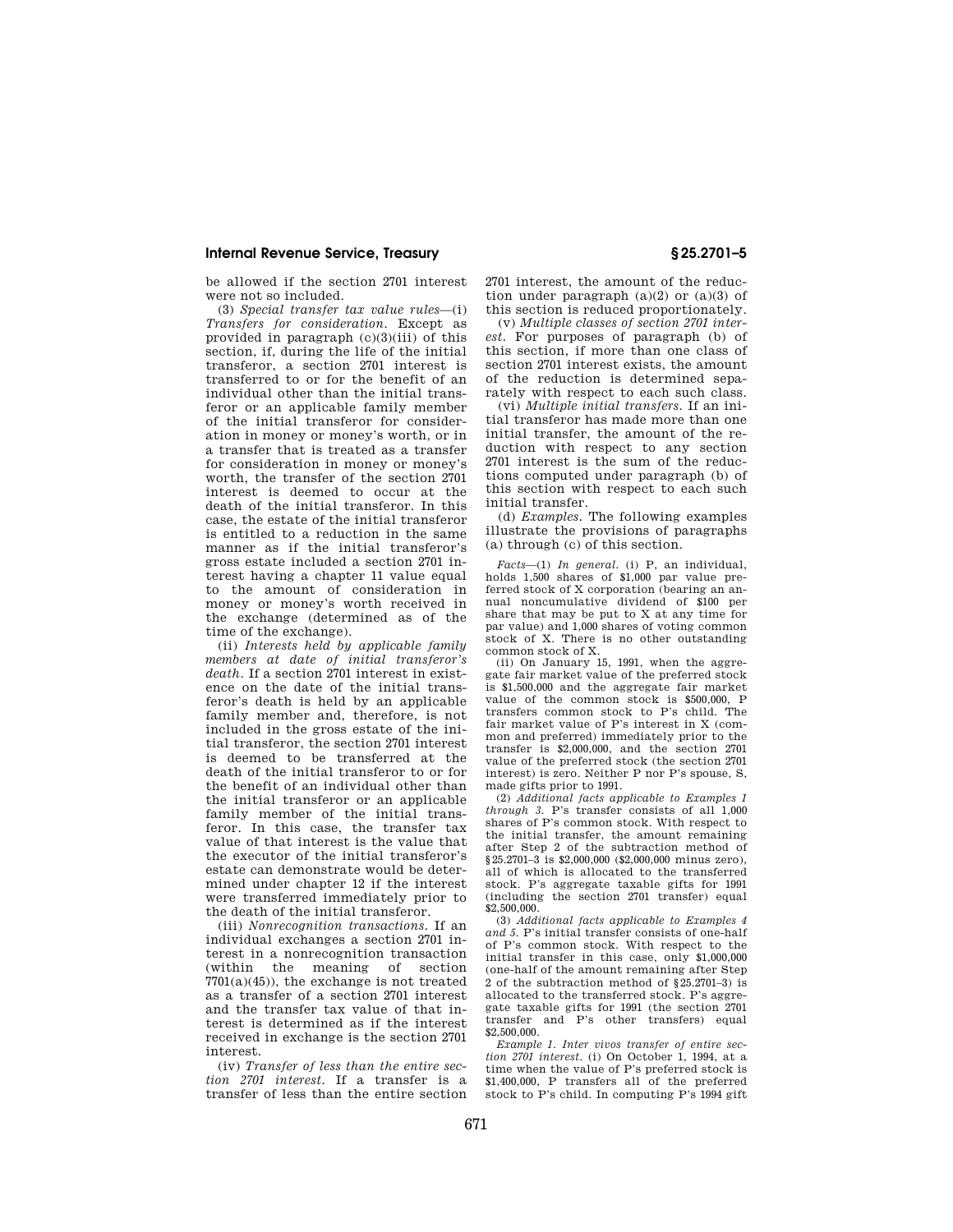tax, P, as the initial transferor, is entitled to reduce the amount on which P's tentative tax is computed under section 2502(a) by \$1,400,000.

(ii) The amount of the reduction computed under paragraph (b) of this section is the lesser of \$1,500,000 (the amount by which the initial transferor's taxable gifts were increased as a result of the application of section 2701 to the initial transfer) or \$1,400,000 (the duplicated amount). The duplicated amount is 100 percent (the portion of the section 2701 interest subsequently transferred) times \$1,400,000 (the amount by which the gift tax value of the preferred stock (\$1,400,000 at the time of the subsequent transfer) exceeds zero (the section 2701 value of the preferred stock at the time of the initial transfer)).

(iii) The result would be the same if the preferred stock had been held by P's parent, GM, and GM had, on October 1, 1994, transferred the preferred stock to or for the benefit of an individual other than P or an applicable family member of P. In that case, in computing the tax on P's 1994 and subsequent transfers, P would be entitled to reduce the amount on which P's tentative tax is computed under section 2502(a) by \$1,400,000. If the value of P's 1994 gifts is less than \$1,400,000, P is entitled to claim the excess adjustment in computing the tax with respect to P's subsequent transfers.

*Example 2. Transfer of section 2701 interest at death of initial transferor.* (i) P continues to hold the preferred stock until P's death. The chapter 11 value of the preferred stock at the date of P's death is the same as the fair market value of the preferred stock at the time of the initial transfer. In computing the Federal estate tax with respect to P's estate, P's executor is entitled to a reduction of  $$1,500,000$  under paragraph  $(a)(3)$  of this section.

(ii) The result would be the same if P had sold the preferred stock to any individual other than an applicable family member at a time when the value of the preferred stock was \$1,500,000. In that case, the amount of the reduction is computed as if the preferred stock were included in P's gross estate at a fair market value equal to the sales price. If the value of P's taxable estate is less than \$1,500,000, the amount of the adjustment available to P's executor is limited to the actual value of P's taxable estate.

(iii) The result would also be the same if the preferred stock had been held by P's parent, GM, and at the time of P's death, GM had not transferred the preferred stock.

*Example 3. Transfer of after-acquired preferred stock.* On September 1, 1992, P purchases 100 shares of X preferred stock from an unrelated party. On October 1, 1994, P transfers 100 shares of X preferred stock to P's child. In computing P's 1994 gift tax, P is not entitled to reduce the amount on which

# **§ 25.2701–5 26 CFR Ch. I (4–1–10 Edition)**

P's tentative tax is computed under section 2502(a) because the 1994 transfer does not reduce P's preferred stock holding below that held at the time of the initial transfer. See paragraph (a)(4) of this section.

*Example 4. Inter vivos transfer of entire section 2701 interest.* (i) On October 1, 1994, at a time when the value of P's preferred stock is \$1,400,000, P transfers all of the preferred stock to P's child. In computing P's 1994 gift tax, P, as the initial transferor, is entitled to reduce the amount on which P's tentative tax is computed under section 2502(a) by \$700,000.

(ii) The amount of the reduction computed under paragraph (b) of this section is the lesser of \$750,000  $((\$1,500,000 \times .5 \times .5)(\$1,000,000$ over \$2,000,000)) the amount by which the initial transferor's taxable gifts were increased as a result of the application of section 2701 to the initial transfer) or \$700,000 ((\$1,400,000 × .5) the duplicated amount). The duplicated amount is 100 percent (the portion of the section 2701 interest subsequently transferred) times \$700,000; e.g., one-half (the fraction representing the portion of the common stock transferred in the initial transfer (\$1,000,000/\$2,000,000)) of the amount by which the gift tax value of the preferred stock at the time of the subsequent transfer (\$1,400,000) exceeds zero (the section 2701 value of the preferred stock at the time of the initial transfer).

*Example 5. Subsequent transfer of less than the entire section 2701 interest.* On October 1, 1994, at a time when the value of P's preferred stock is \$1,400,000, P transfers only 250 of P's 1,000 shares of preferred stock to P's child. In this case, the amount of the reduction computed under paragraph (b) is \$175,000 (one-fourth (250/1,000) of the amount of the reduction available if P had transferred all 1,000 shares of preferred stock).

(e) *Computation of reduction if initial transfer is split under section 2513*—(1) *In general.* If section 2513 applies to the initial transfer (a split initial transfer), the special rules of this paragraph  $(e)$  apply.

(2) *Transfers during joint lives.* If there is a split initial transfer and the corresponding section 2701 interest is transferred during the joint lives of the donor and the consenting spouse, for purposes of determining the reduction under paragraph (a)(2) of this section each spouse is treated as if the spouse was the initial transferor of one-half of the split initial transfer.

(3) *Transfers at or after death of either spouse*—(i) *In general.* If there is a split initial transfer and the corresponding section 2701 interest is transferred at or after the death of the first spouse to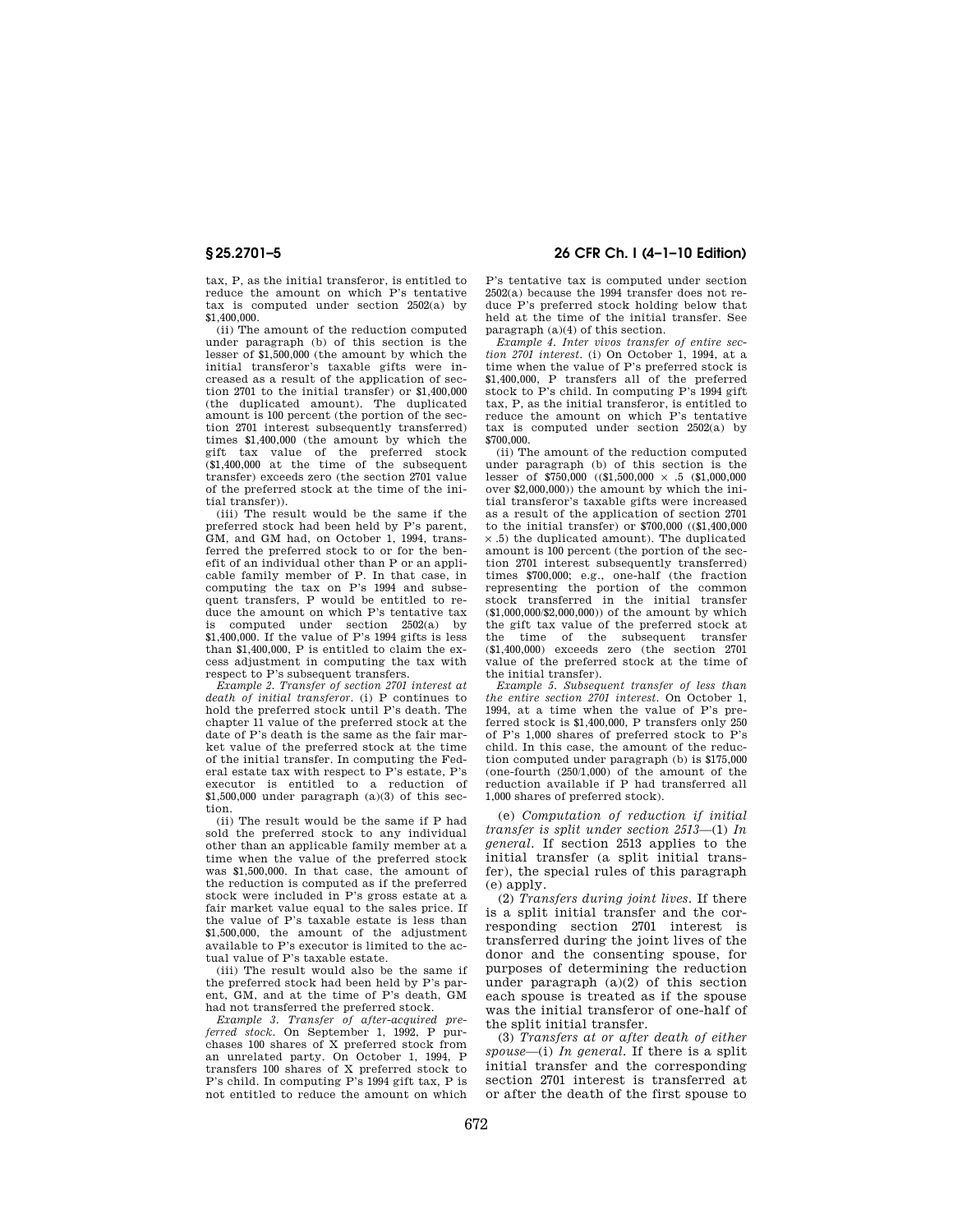die, the reduction under paragraph  $(a)(2)$  or  $(a)(3)$  of this section is determined as if the donor spouse was the initial transferor of the entire initial transfer.

(ii) *Death of donor spouse.* Except as provided in paragraph  $(e)(3)(iv)$  of this section, the executor of the estate of the donor spouse in a split initial transfer is entitled to compute the reduction as if the donor spouse was the initial transferor of the section 2701 interest otherwise attributable to the consenting spouse. In this case, if the consenting spouse survives the donor spouse—

(A) The consenting spouse's aggregate sum of taxable gifts used in computing each tentative tax under section 2502(a) (and, therefore, adjusted taxable gifts under section  $2001(b)(1)(B)$  (or section  $2101(b)(1)(B)$  and the tax payable on the consenting spouse's prior taxable gifts under section 2001(b)(2) (or section  $2101(b)(2))$ ) is reduced to eliminate the remaining effect of the section 2701 interest; and

(B) Except with respect to any excess reduction carried forward under paragraph (a)(2) of this section, the consenting spouse ceases to be treated as the initial transferor of the section 2701 interest.

(iii) *Death of consenting spouse.* If the consenting spouse predeceases the donor spouse, except for any excess reduction carried forward under paragraph (a)(2) of this section, the reduction with respect to any section 2701 interest in the split initial transfer is not available to the estate of the consenting spouse (regardless of whether the interest is included in the consenting spouse's gross estate). Similarly, if the consenting spouse predeceases the donor spouse, no reduction is available to the consenting spouse's adjusted taxable gifts under<br>section  $2001(b)(1)(B)$  (or section  $2001(b)(1)(B)$  $2101(b)(1)(B)$  or to the consenting spouse's gift tax payable under section 2001(b)(2) (or section 2101(b)(2)). See paragraph (a)(2) of this section for rules involving transfers by an applicable family member during the life of the initial transferor.

(iv) *Additional limitation on reduction.*  If the donor spouse (or the estate of the donor spouse) is treated under this

paragraph (e) as the initial transferor of the section 2701 interest otherwise attributable to the consenting spouse, the amount of additional reduction determined under paragraph (b) of this section is the amount determined under that paragraph with respect to the consenting spouse. If a reduction was previously available to the consenting spouse under this paragraph (e), the amount determined under this paragraph  $(e)(3)(iv)$  with respect to the consenting spouse is determined as if the consenting spouse's taxable gifts in the split initial transfer had been increased only by that portion of the increase that corresponds to the remaining portion of the section 2701 interest. The amount of the additional reduction (i.e., the amount determined with respect to the consenting spouse) is limited to the amount that results in a reduction in the donor spouse's Federal transfer tax no greater than the amount of the increase in the consenting spouse's gift tax incurred by reason of the section 2701 interest (or the remaining portion thereof).

(f) *Examples.* The following examples illustrate the provisions of paragraph (e) of this section. The examples assume the facts set out in this paragraph (f).

*Facts.* (1) In each example assume that P, an individual, holds 1,500 shares of \$1,000 par value preferred stock of X corporation (bearing an annual noncumulative dividend of \$100 per share that may be put to X at any time for par value) and 1,000 shares of voting common stock of X. There is no other outstanding stock of X. The annual exclusion under section 2503 is not allowable with respect to any gift.

(2) On January 15, 1991, when the aggregate fair market value of the preferred stock is \$1,500,000 and the aggregate fair market value of the common stock is \$500,000, P transfers all 1,000 shares of the common stock to P's child. Section 2701 applies to the initial transfer because P transferred an equity interest (the common stock) to a member of P's family and immediately thereafter held an applicable retained interest (the preferred stock). The fair market value of P's interest in X immediately prior to the transfer is \$2,000,000 and the section 2701 value of the preferred stock (the section 2701 interest) is zero. With respect to the initial transfer, the amount remaining after Step 2 of the subtraction method of §25.2701-3 was \$2,000,000 (\$2,000,000 minus zero), all of which is allocated to the transferred stock. P had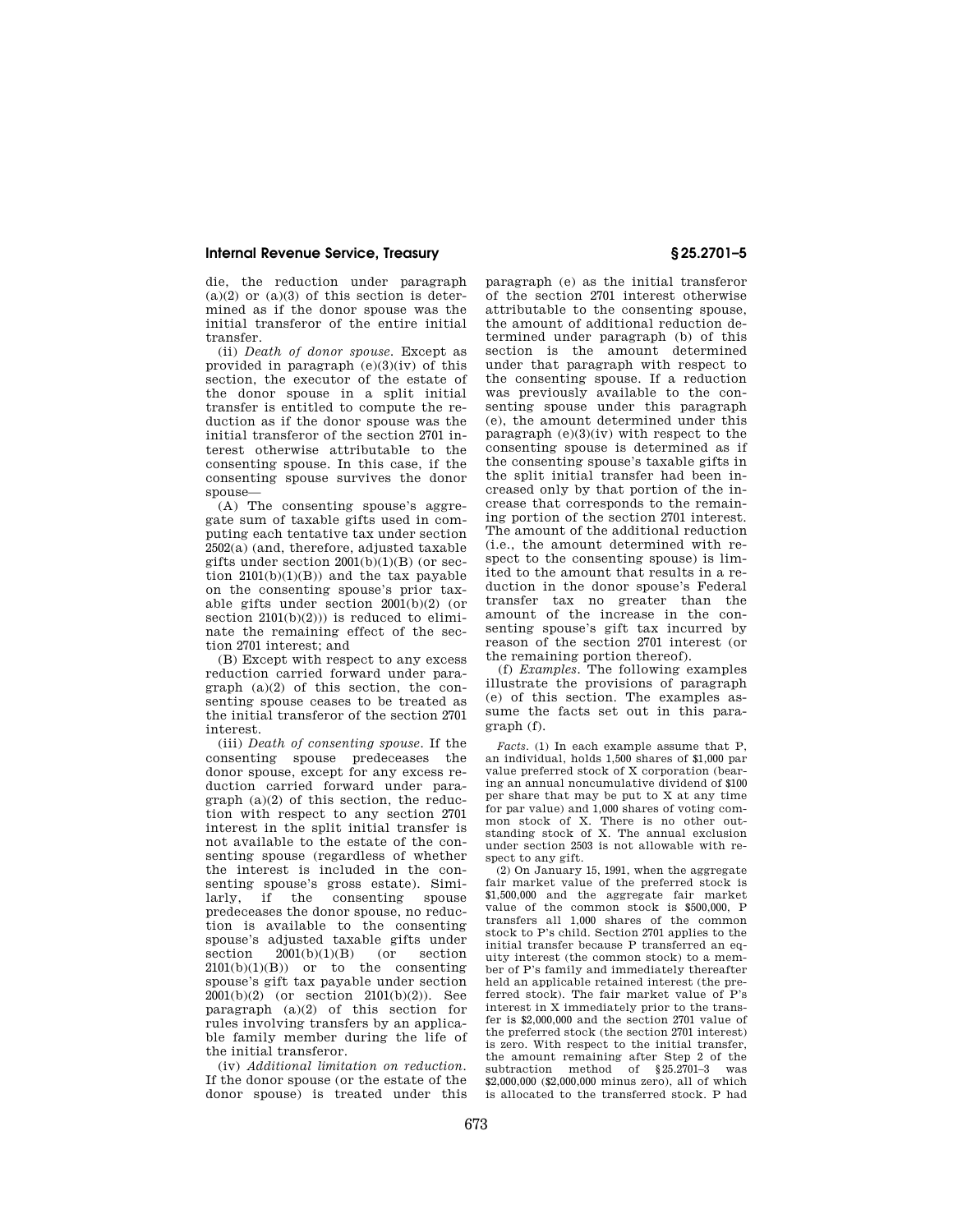made no gifts prior to 1991. The sum of P's aggregate taxable gifts for the calendar year 1991 (including the section 2701 transfer) is \$2,500,000. P's spouse, S, made no gifts prior to 1991.

(3) P and S elected pursuant to section 2513 to treat one- half of their 1991 gifts as having been made by each spouse. Without the application of section 2701, P and S's aggregate gifts would have been \$500,000 and each spouse would have paid no gift tax because of the application of the unified credit under section 2505. However, because of the application of section 2701, both P and S are each treated as the initial transferor of aggregate taxable gifts in the amount of \$1,250,000 and, after the application of the unified credit under section 2505, each paid \$255,500 in gift tax with respect to their 1991 transfers. On October 1, 1994, at a time when the value of the preferred stock is the same as at the time of the initial transfer, P transfers the preferred stock (the section 2701 interest) to P's child.

*Example 1. Inter vivos transfer of entire section 2701 interest.* P transfers all of the preferred stock to P's child. P and S are each entitled to a reduction of \$750,000 in computing their 1994 gift tax. P is entitled to the reduction because P subsequently transferred the one-half share of the section 2701 interest as to which P was the initial transferor to an individual who was not an applicable family member of P. S is entitled to the reduction because P, an applicable family member with respect to S, transferred the one-half share of the section 2701 interest as to which S was the initial transferor to an individual other than S or an applicable family member of S. S may claim the reduction against S's 1994 gifts. If S's 1994 taxable gifts are less than \$750,000, S may claim the remaining amount of the reduction against S's next succeeding lifetime transfers.

*Example 2. Inter vivos transfer of portion of section 2701 interest.* P transfers one-fourth of the preferred stock to P's child. In this case, P and S are each entitled to a reduction of \$187,500, the corresponding portion of the reduction otherwise available to each spouse (one-fourth of \$750,000).

*Example 3. Transfer at death of donor spouse.*  P, the donor spouse in the section 2513 election, dies on October 1, 1994, while holding all of the preferred stock. The executor of P's estate is entitled to a reduction in the computation of the tentative tax under section 2001(b). Since no reduction had been previously available with respect to the section 2701 interest, P's estate is entitled to a full reduction of \$750,000 with respect to the onehalf share of the preferred stock as to which P was the initial transferor. In addition, P's estate is entitled to an additional reduction of up to \$750,000 for the remaining section 2701 interest as to which S was the initial transferor. The reduction for the consenting

## **§ 25.2701–5 26 CFR Ch. I (4–1–10 Edition)**

spouse's remaining section 2701 interest is limited to that amount that will produce a tax saving in P's Federal estate tax of \$255,500, the amount of gift tax incurred by S by reason of the application of section 2701 to the split initial transfer.

*Example 4. Transfer after death of donor spouse.* The facts are the same as in *Example 3,* except that S acquires the preferred stock from P's estate and subsequently transfers the preferred stock to S's child. S is not entitled to a reduction because S ceased to be an initial transferor upon P's death (and S's prior taxable gifts were automatically adjusted at that time to the level that would have existed had the split initial transfer not been subject to section 2701).

*Example 5. Death of donor spouse after inter vivos transfer.* (i) P transfers one-fourth of the preferred stock to P's child. In this case, P and S are each entitled to a reduction of \$187,500, the corresponding portion of the reduction otherwise available to each spouse (one-fourth of \$750,000). S may claim the reduction against S's 1994 or subsequent transfers. P dies on November 1, 1994.

(ii) P's executor is entitled to include, in computing the reduction available to P's estate, the remaining reduction to which P is entitled and an additional amount of up to \$562,500 (\$750,000 minus \$187,500, the amount of the remaining reduction attributable to the consenting spouse determined immediately prior to P's death). The amount of additional reduction available to P's estate cannot exceed the amount that will reduce P's estate tax by \$178,625, the amount that S's 1991 gift tax would have been increased if the application of section 2701 had increased S's taxable gifts by only  $$562,500$  (\$750,000  $-$ \$187,500).

(g) *Double taxation otherwise avoided.*  No reduction is available under this section if—

(1) Double taxation is otherwise avoided in the computation of the estate tax under section 2001 (or section 2101); or

(2) A reduction was previously taken under the provisions of section 2701(e)(6) with respect to the same section 2701 interest and the same initial transfer.

(h) *Effective date.* This section is effective for transfers of section 2701 interests after May 4, 1994. If the transfer of a section 2701 interest occurred on or before May 4, 1994, the initial transferor may rely on either this section, project PS–30–91 (1991–2 C.B. 1118, and 1992–1 C.B. 1239 (see §601.601(d)(2)(ii)(*b*)